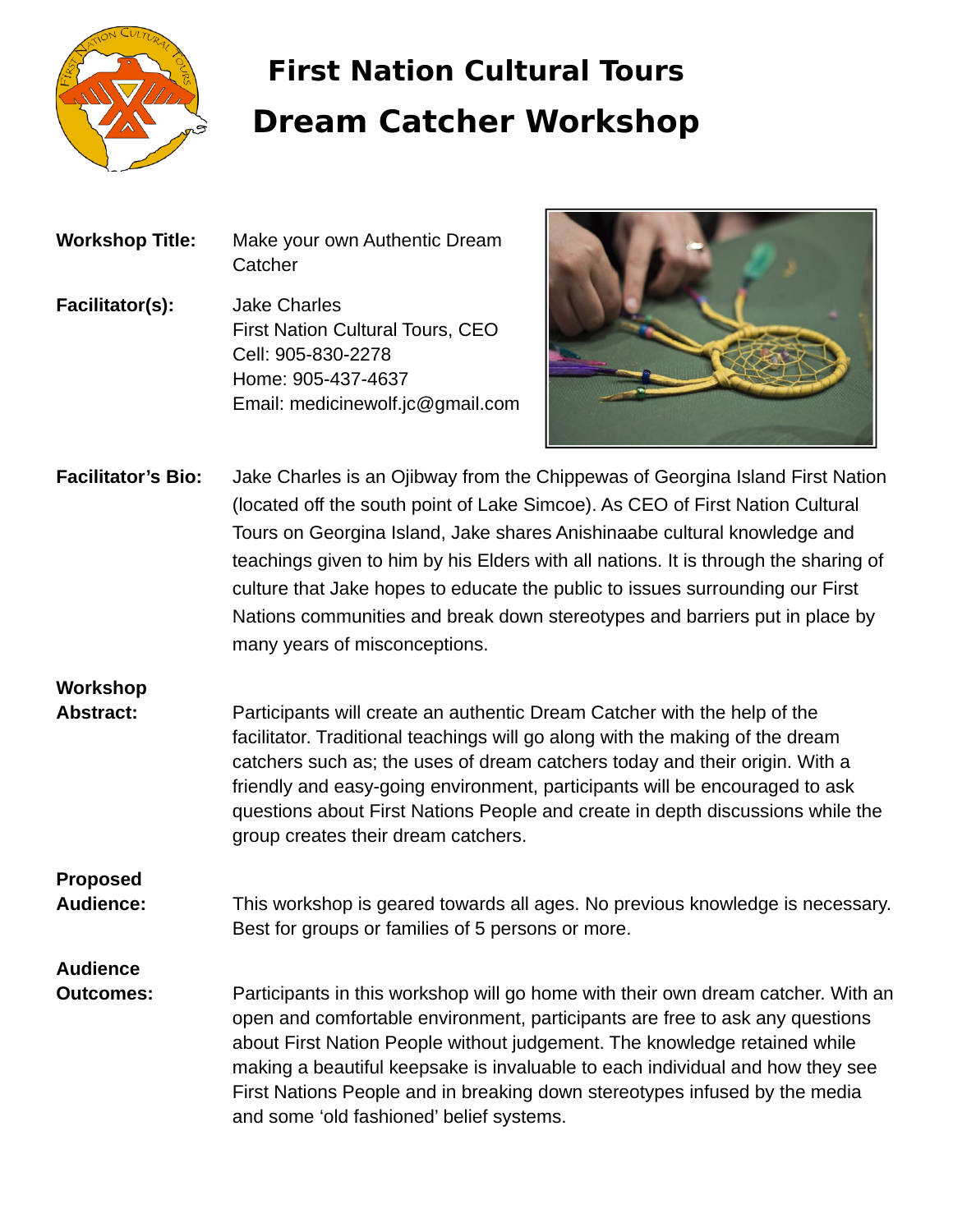#### **Agenda and**

**Activities:** Opening Introductions & Smudge (20min)

- Brief introduction of facilitator
- Hand drum song
- Smudge with Sage Sage is used to make everybody comfortable and relaxed in a group setting and encourage openness. Participants are free to decide whether or not to take part. \*\*

Eagle Feather Introductions (10min)

- A brief explanation of the importance of the eagle feather to Ojibway peoples and the facilitator.
- An eagle feather is passed around the group and they are asked to introduce themselves and share any emotions they may be experiencing or any stories and experiences.

Dream Catcher Origin (10minutes)

- What are the stories/myths behind the dream catcher
- How to use a dream catcher

Making a Dream Catcher (70minutes)

- All materials will be passed around to each participant
- Participants can choose certain materials to make their dream catcher unique (such as different beads or charms and the types of feathers used)
- Step by step instructions will be given to group
- Assistance will be given where needed

Group Discussion (throughout)

- Any questions posed by participants will be addressed during the making of the dream catchers
- Group discussion will be encouraged and focused on First Nations stereotypes in history and today
- The facilitator will also pose questions to the group about current social and economic issues for First Nations People
- Facts about the local Georgina Island will be provided

Conclusion (15min)

- Closing remarks
- Final questions
- Clean up